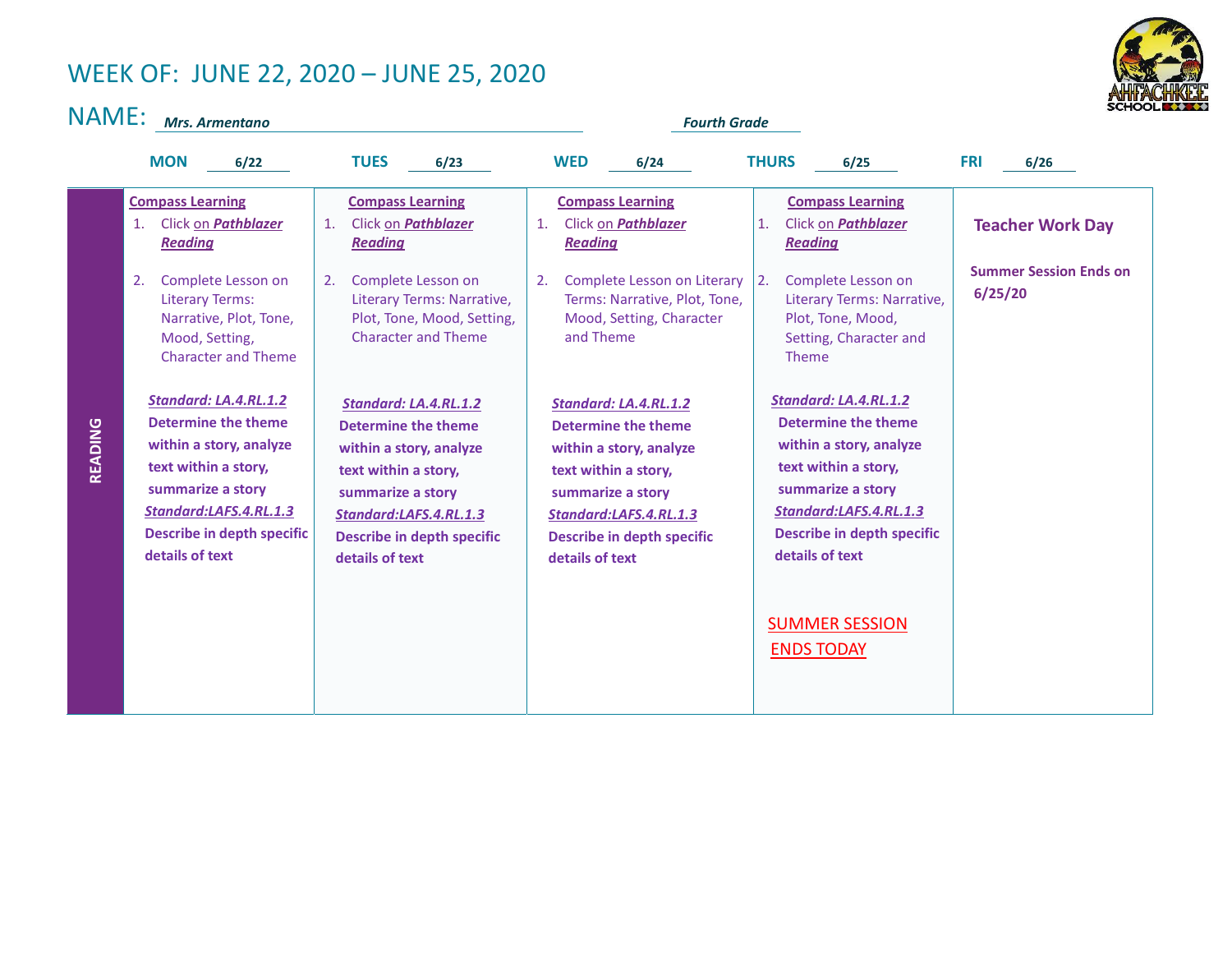| <b>MATH</b>           | <b>Compass Learning</b><br>Click on Pathblazer<br>1.<br><b>Math</b><br>Complete Your Daily<br>2.<br>Lesson on Geometry:<br>Symmetry<br>Standards: MAFS.4. G.1.1;<br>MAFS.4. G.1.2; MAFS.4. G.2.3:<br><b>MAFS.4.0A.2.3</b><br>-Graph points on coordinate<br>planes<br>-Identify and plot ordered pairs<br>-Graph points on coordinate<br>planes to solve real-world and<br>mathematical word problems | <b>Compass Learning</b><br>Click on <b>Pathblazer Math</b><br>1.<br>2.<br>Complete Your Daily Lesson<br>on Geometry: Plotting<br><b>Ordered Pairs</b><br>Standards: MAFS.4. G.1.1;<br>MAFS.4. G.1.2; MAFS.4. G.2.3;<br>MAFS.4.0A.2.3<br>-Graph points on coordinate planes<br>-Identify and plot ordered pairs<br>-Graph points on coordinate planes<br>to solve real-world and<br>mathematical word problems | <b>Compass Learning</b><br>Click on <i>Pathblazer Math</i><br>1.<br>Complete Your Daily Lesson<br>2.<br>on Geometry: Writing<br><b>Ordered Pairs</b><br>Standards: MAFS.4. G.1.1; MAFS.4.<br>G.1.2; MAFS.4. G.2.3;<br>MAFS.4.0A.2.3<br>-Graph points on coordinate planes<br>-Identify and plot ordered pairs<br>-Graph points on coordinate planes to<br>solve real-world and mathematical<br>word problems | <b>Compass Learning</b><br>Click on Pathblazer<br>1.<br><b>Math</b><br>Complete Your Daily<br>2.<br>Lesson on Geometry:<br><b>Distance and Directions</b><br>Standards: MAFS.4. G.1.1;<br>MAFS.4. G.1.2; MAFS.4. G.2.3;<br><b>MAFS.4.0A2.3</b><br>-Graph points on coordinate<br>planes<br>-Identify and plot ordered pairs<br>-Graph points on coordinate<br>planes to solve real-world and<br>mathematical word problems |                |
|-----------------------|-------------------------------------------------------------------------------------------------------------------------------------------------------------------------------------------------------------------------------------------------------------------------------------------------------------------------------------------------------------------------------------------------------|---------------------------------------------------------------------------------------------------------------------------------------------------------------------------------------------------------------------------------------------------------------------------------------------------------------------------------------------------------------------------------------------------------------|--------------------------------------------------------------------------------------------------------------------------------------------------------------------------------------------------------------------------------------------------------------------------------------------------------------------------------------------------------------------------------------------------------------|----------------------------------------------------------------------------------------------------------------------------------------------------------------------------------------------------------------------------------------------------------------------------------------------------------------------------------------------------------------------------------------------------------------------------|----------------|
| <b>MUSIC</b>          | 10:00 -10:30<br><b>LIVE ON WEBEX</b><br><b>Mr. Taveras</b>                                                                                                                                                                                                                                                                                                                                            | 10:00 -10:30<br>LIVE ON WEBEX<br><b>Mr. Taveras</b>                                                                                                                                                                                                                                                                                                                                                           | 10:00 -10:30<br><b>LIVE ON WEBEX</b><br><b>Mr. Taveras</b>                                                                                                                                                                                                                                                                                                                                                   | 10:00 -10:30<br>LIVE ON WEBEX<br><b>Mr. Taveras</b>                                                                                                                                                                                                                                                                                                                                                                        |                |
| STEM                  | 10:30-11:00<br><b>LIVE ON WEBEX</b><br>Ms. Oliva                                                                                                                                                                                                                                                                                                                                                      | 10:30-11:00<br><b>LIVE ON WEBEX</b><br><b>Ms. Oliva</b>                                                                                                                                                                                                                                                                                                                                                       | 10:30-11:00<br><b>LIVE ON WEBEX</b><br>Ms. Oliva                                                                                                                                                                                                                                                                                                                                                             | 10:30-11:00<br><b>LIVE ON WEBEX</b><br><b>Ms. Oliva</b>                                                                                                                                                                                                                                                                                                                                                                    |                |
| VIRTUAL<br>FIELD TRIP | 11:00-12:00<br><b>VIRTUAL FIELD TRIP</b><br><b>THROUGH WEBEX</b><br>Ms. Oliva                                                                                                                                                                                                                                                                                                                         | 11:00-12:00<br><b>VIRTUAL FIELD TRIP</b><br><b>THROUGH WEBEX</b><br>Ms. Oliva                                                                                                                                                                                                                                                                                                                                 | 11:00-12:00<br><b>VIRTUAL FIELD TRIP</b><br><b>THROUGH WEBEX</b><br>Ms. Oliva                                                                                                                                                                                                                                                                                                                                | 11:00-12:00<br><b>VIRTUAL FIELD TRIP</b><br><b>THROUGH WEBEX</b><br>Ms. Oliva                                                                                                                                                                                                                                                                                                                                              |                |
|                       |                                                                                                                                                                                                                                                                                                                                                                                                       |                                                                                                                                                                                                                                                                                                                                                                                                               |                                                                                                                                                                                                                                                                                                                                                                                                              |                                                                                                                                                                                                                                                                                                                                                                                                                            | $\overline{2}$ |